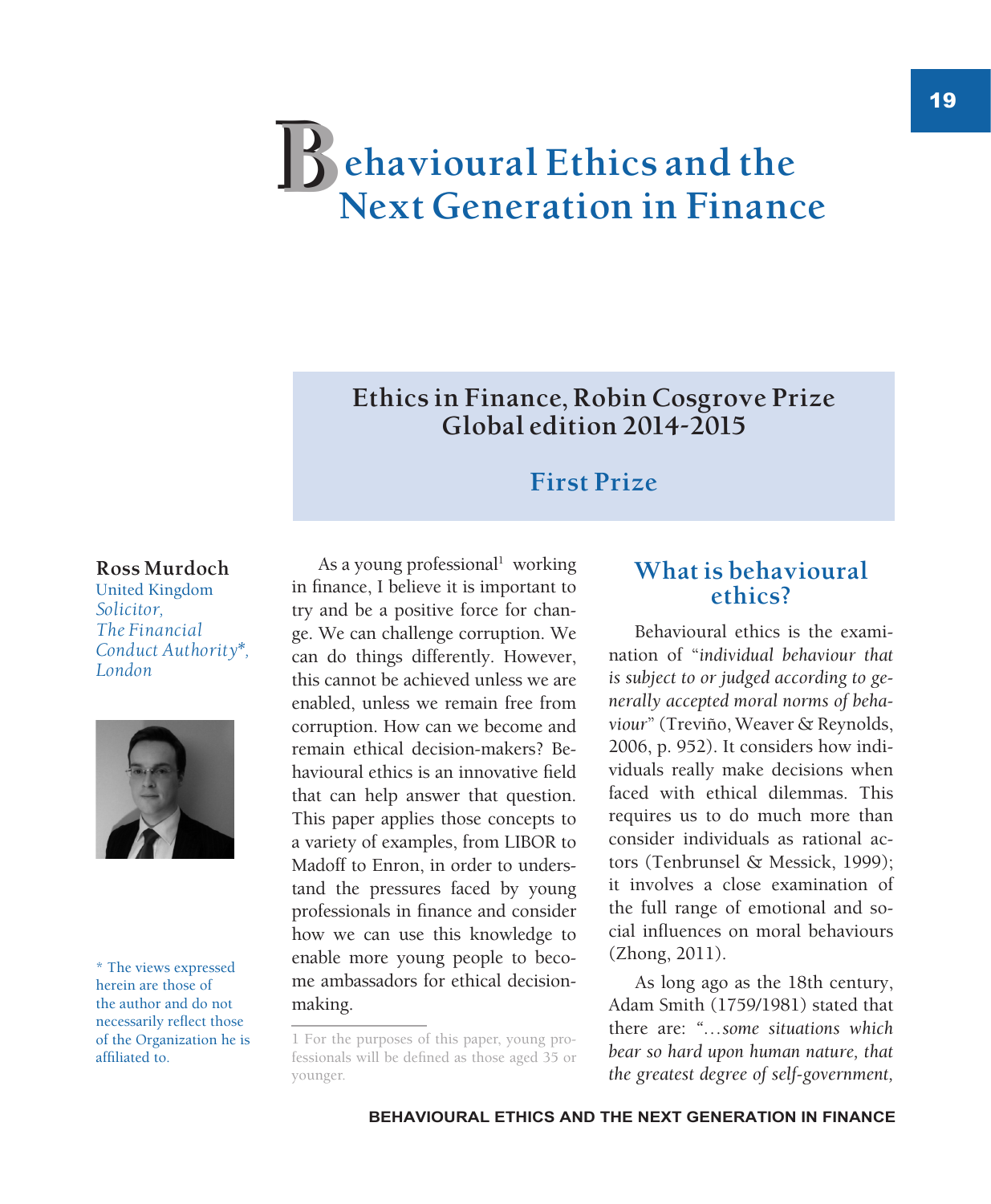L'éthique comportementale étudie le comportement d'un individu pour savoir s'il respecte les normes morales généralement admises. Elle examine comment il prend des décisions face aux dilemmes éthiques. Pour ce faire, l'éthique comportementale fait plus que considérer les individus comme des acteurs rationnels, elle prend en compte les valeurs émotionnelles et sociales qui influent sur les comportements moraux.

L'économie et la finance comportementales sont utilisées par les régulateurs du monde entier pour aider les gens à prendre de meilleures décisions économiques. La thèse de ce texte consiste à montrer que l'éthique comportementale peut aider les gens à prendre de meilleures décisions éthiques. Il est important de distinguer l'éthique comportementale d'autres approches philosophiques de l'éthique, mieux établies et reconnues, mais aussi plus limitées, notamment l'éthique des vertus, l'éthique du devoir ou l'éthique utilitariste des conséquences.

*which can belong to so imperfect a creature as man, is not able to stifle, altogether, the voice of human weakness, or reduce the violence of the passions to that pitch of moderation, in which the impartial spectator can entirely enter into them."* (p. 29).

However, for most of the 20th century theories of economic analysis were dominated by the premise that individuals are rational actors (Morgan, 1996), without considering that individuals really make decisions based on a multitude of emotional and situational factors. More recently, financial regulators around the world have taken a different approach by embracing behavioural economics to help people make better financial decisions. In a similar way, this paper argues that behavioural ethics can help people make better ethical decisions.

This relatively new field embraces some of the best ideas from a broad range of existing ones, including organisational behaviour, behavioural economics, and moral and social psychology (Kish-Gephart, Harrison & Treviño, 2010). However, it is also important to distinguish behavioural ethics from three well-established philosophical approaches to ethics (Van Dijke, 2014). The first is Aristotle's virtue-based approach, which considers whether or not actions have been motivated by certain morally desirable traits. The second is the belief that the consequences of an action determine its moral value, *"Reason is, and ought only to be the slave of the passions"* (Hume,

1739/1978, p.415). The third and final philosophical approach to distinguish behavioural ethics from is deontological ethics, which judges whether or not an action is moral based on its adherence to rules (Kant 1785/2013). Behavioural ethics, on the other hand, seeks to understand why individuals really make decisions to behave unethically by taking into account the social context of unethical action, *i.e.* it is not limited to considering the existence of moral traits, reason, or rules in order to determine whether behaviour has been unethical.

#### **Behavioural ethics and generation in finance**

To understand how to cultivate strong ethical standards in the next generation of finance professionals it is vital to first understand how we might become corrupted. Initiatives can then be developed to help young professionals develop into ambassadors for ethical decision-making.

This paper is, accordingly, structured to answer four key questions:

(i) Are some individuals inherently more unethical than others?

(ii) Can the workplace environment influence a person to behave unethically?

(iii) How do individuals really decide to make ethical or unethical decisions?

(iv) What will help the next generation to become ambassadors for ethical decision-making?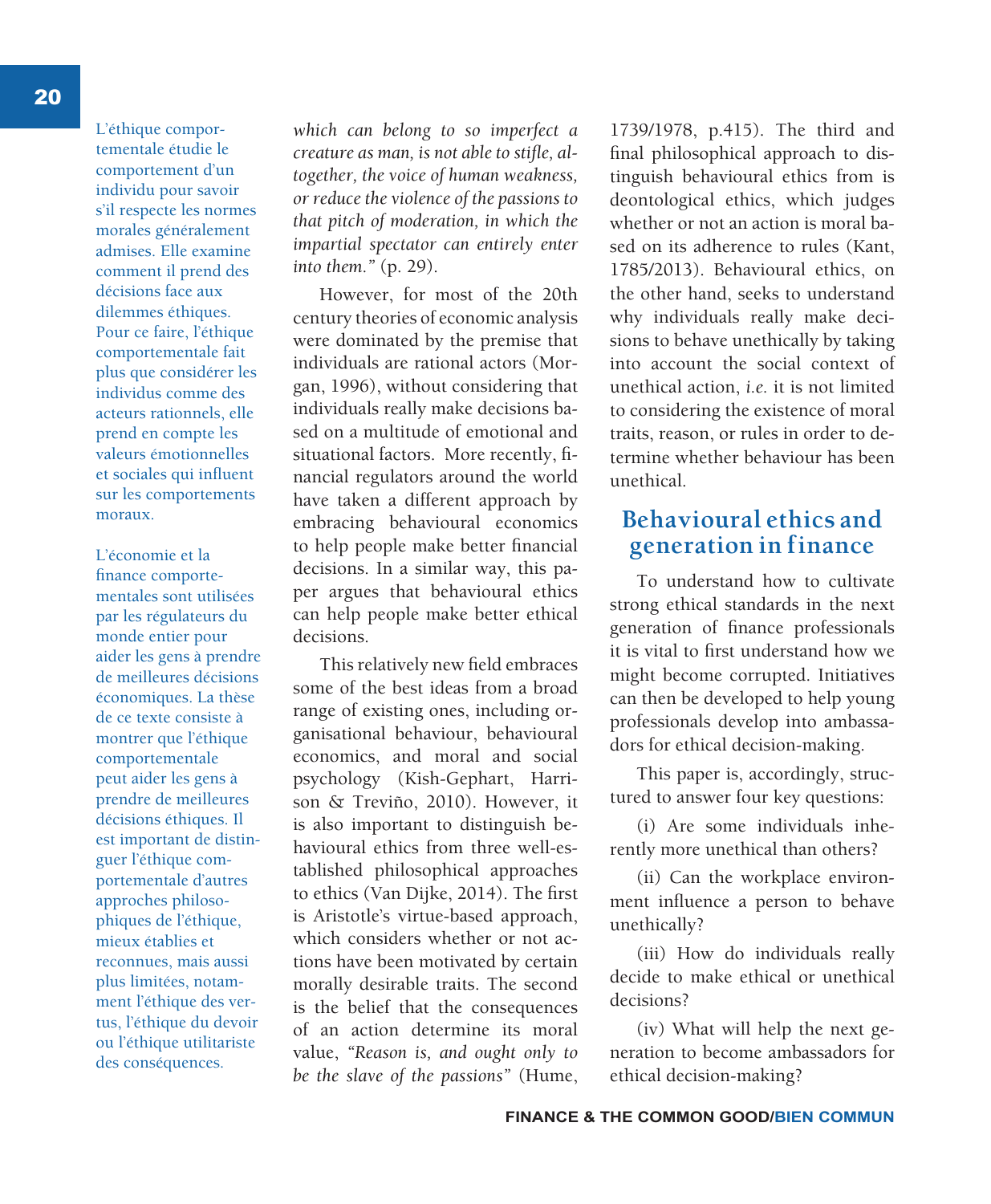Les questions fondamentales auxquelles ce papier tente de répondre sont les suivantes : (i) est-ce que certains individus sont naturellement moins éthiques que d'autres ? (ii) l'environnement de travail peut-il induire une personne à agir de façon contraire à l'éthique ? (iii) comment les décisions éthiques ou contraires à l'éthique sont-elles réellement prises? Et finalement (iv) qu'est-ce qui aidera la nouvelle génération à devenir des ambassadeurs d'une prise de décision éthique ?

Nous n'avons pas d'idée claire de ce qu'est la référence éthique des jeunes qui entrent dans les métiers de la finance. Quelles étaient leurs valeurs éthiques avant de rejoindre le monde du travail ? Vontelles influencer leur comportement après l'engagement ? Les données chiffrées sur ces questions ne sont pas substantielles, ce qui complique leur réponse. Nous pou-

#### **Are some individuals inherently more unethical than others?**

Generally speaking, there is no standardised qualification that one requires to work in finance. The data showing what levels of ethical training young recruits in finance receive prior to joining their firms is not substantial. Ethics is taught at many business schools. However not all graduates will have attended business school and even if they did the curriculums which they studied will vary. Furthermore, and even more importantly, we do not have a clear idea of what the ethical baseline of young recruits is. What ethical values do they hold? Will that influence what they do in the workplace or will they succumb to other pressures? Influences from childhood and adolescence are important (Haidt, 2001), but it seems unlikely that moral intuitions about ethical issues that occur in complex organizations are definitively shaped by experiences gained during early periods of life (Treviño *et al.*, 2006). As part of some recruitment processes ethics will be assessed and new recruits may receive ethical training. However, again, this is not standardised or generally open to academic analysis.

We may partially define ourselves in terms of our role because we are attracted to the values and beliefs that the role is supposed to represent. The reputation of finance, therefore, is important in shaping the attitude of its new recruits. Nonetheless we are often unsure of what the role involves on a day-to-day basis and it is only by performing the role and interacting with our team that we discover what it really involves (Ashforth, 2001). This leaves us predisposed to find positive qualities in the role and use them to shape our identity (Fichman and Levinthal, 1991). However we remain members of society as a whole. This can lead to conflict between wider views of right and wrong, on the one hand, and workplace behaviour, on the other. We deal with this by compartmentalising our work-life from our identity in other social contexts. This may explain why even so-called "good people", who are upstanding members of the community, can engage in corruption (Banfield, 1958). Interestingly, studies show that moral reasoning is lower when individuals respond to workplace ethical dilemmas compared to those outside the workplace (Weber, 1990; Weber and Wasieleski, 2001). We are often guided by personal standards of behaviour and regulate ethical conduct through "anticipatory self-sanctions" that help us avoid unethical behaviour (Bandura, 1999). Those standards may, over time, be shaped and morally compromised by unconscious thought processes generated by the environment we find ourselves in (Gino, Moore & Bazerman, 2008).

## **Bad apples?**

Many have framed unethical behaviours in finance to be the responsibility of "a few bad apples". This focuses on individualistic traits to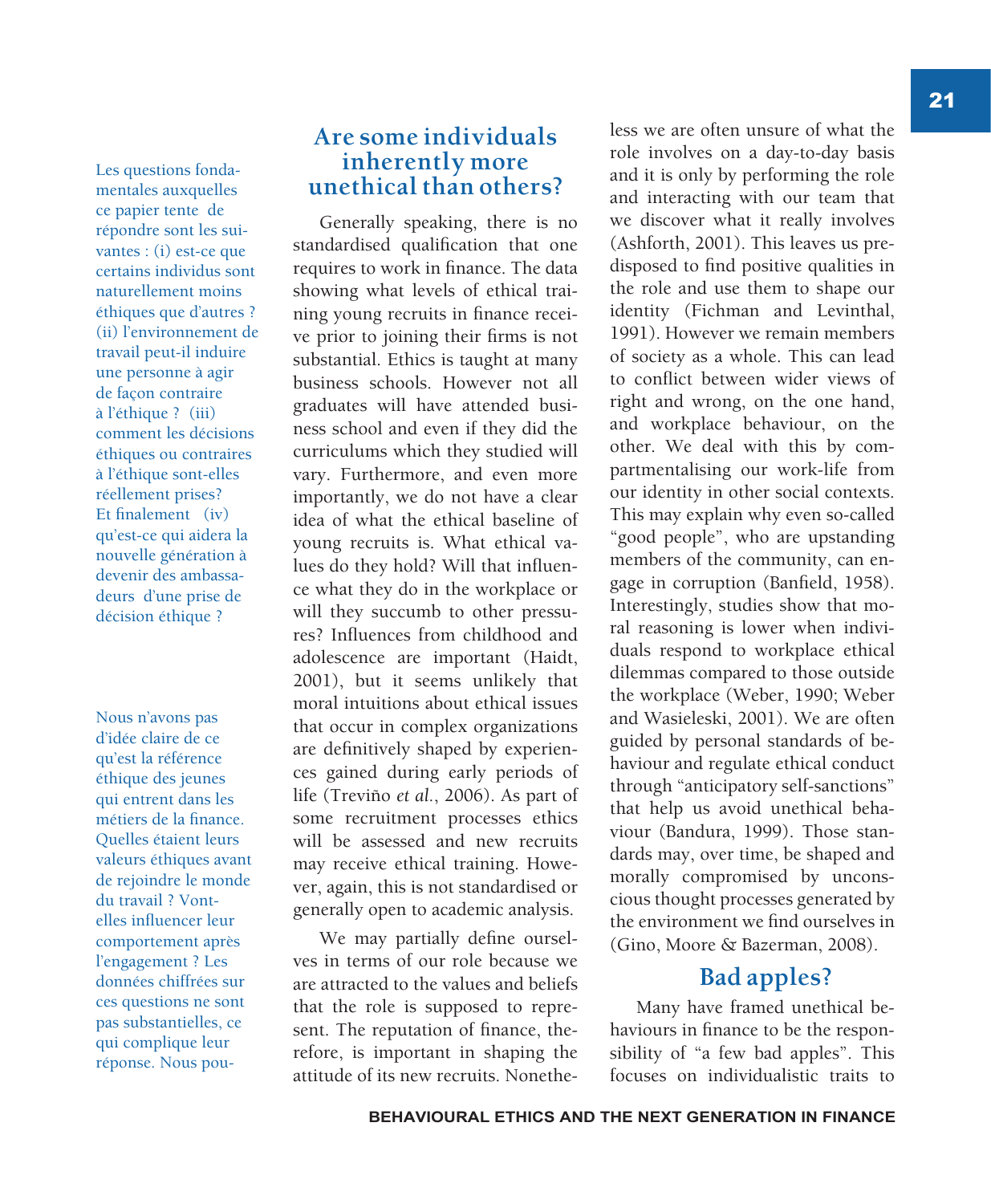vons nous définir par notre rôle et être attirés par ce qu'il représente. Cependant, nous ne sommes pas sûrs de ce qu'il implique au quotidien jusqu'à ce que nous commencions à travailler. Cela nous le comprenons seulement en jouant notre rôle, en interagissant avec notre équipe. Nous sommes prédisposés à identifier des qualités positives associées à ce rôle et avec cela nous construisons notre identité. Cette dernière peut parfois se heurter avec la vision que la société porte sur le rôle. Pour assumer cela, nous trouvons l'échappatoire dans la séparation stricte entre vie professionnelle et privée.

Beaucoup pensent que les comportements contraires à l'éthique en finance sont le fait de "quelques brebis galeuses". C'est un exemple d'erreur fondamentale d'attribution car nous mettons beaucoup trop l'accent sur les caractéristiques individuelles et ignorons les circonstances dans lesquelles le comportement a lieu.

explain why people do bad things. However many now accept that it is not only "bad people" who do bad things. As Minouche Shafik of the Bank of England recently commented, *"the initial argument that it is just the case of 'a few bad apples' is no longer credible."*<sup>2</sup> The reality is that both "good" and "bad" people do "good" and "bad" things (Bazerman & Tenbrunsel, 2011). As explained above, behavioural ethics is the study of unethical behaviour within the wider social prescriptions in which such behaviour occurs. Blaming a few bad apples is an example of a bias known as *fundamental attribution error*, where too much emphasis is placed on individual characteristics to explain behaviour and the circumstances in which that behaviour occurred are largely ignored. The study of this bias was the foundation of social psychology, a field that preceded behavioural economics and, indeed, behavioural ethics. It makes clear that when we try to sort individuals into groups of those that are more or less likely to be unethical we make mistakes. A far more accurate predictor of whether or not an individual is likely to be ethical or unethical is to examine the context in which they make decisions. Accordingly, this paper considers first the social contexts in which decision-making occurs before examining individual decision-making processes.

### **The role of the workplace environment**

Behavioural ethics recognises that the environment we are placed in can heavily influence whether or not we behave unethically. When a young person joins the world of finance they are highly likely to have joined an already established firm with pre-existing routines and processes. They are introduced to their supervisor, their team and told what they will be working on. How does this influence ethical behaviour? There are two very important strands of influence, namely routinization and socialisation by peers.

### **Routinization**

 Many of our working lives contain an element of routine (some more than others). Routine and the division of labour improve productivity, an idea that underpins capitalism (Smith, 1776/1976). However, over time routine can also blunt ethical decision-making. It is often said that our most difficult unethical act is the very first one (Ashforth & Anand, 2003). Take, for example, one of the biggest financial scandals of recent history - LIBOR. This involved highly routinized misconduct. Every day at 11am UK time LIBOR submitters were required to input at what rate their bank could borrow funds. However as a matter of routine many submitters inappropriately took into account trading positions. Often those submitters were relatively junior employees (McConnell, 2013).

<sup>2 &#</sup>x27;Making markets fair and effective', speech given by Minouche Shafik, Deputy Governor, Markets and Banking, at the London School of Economics, on 27 October 2014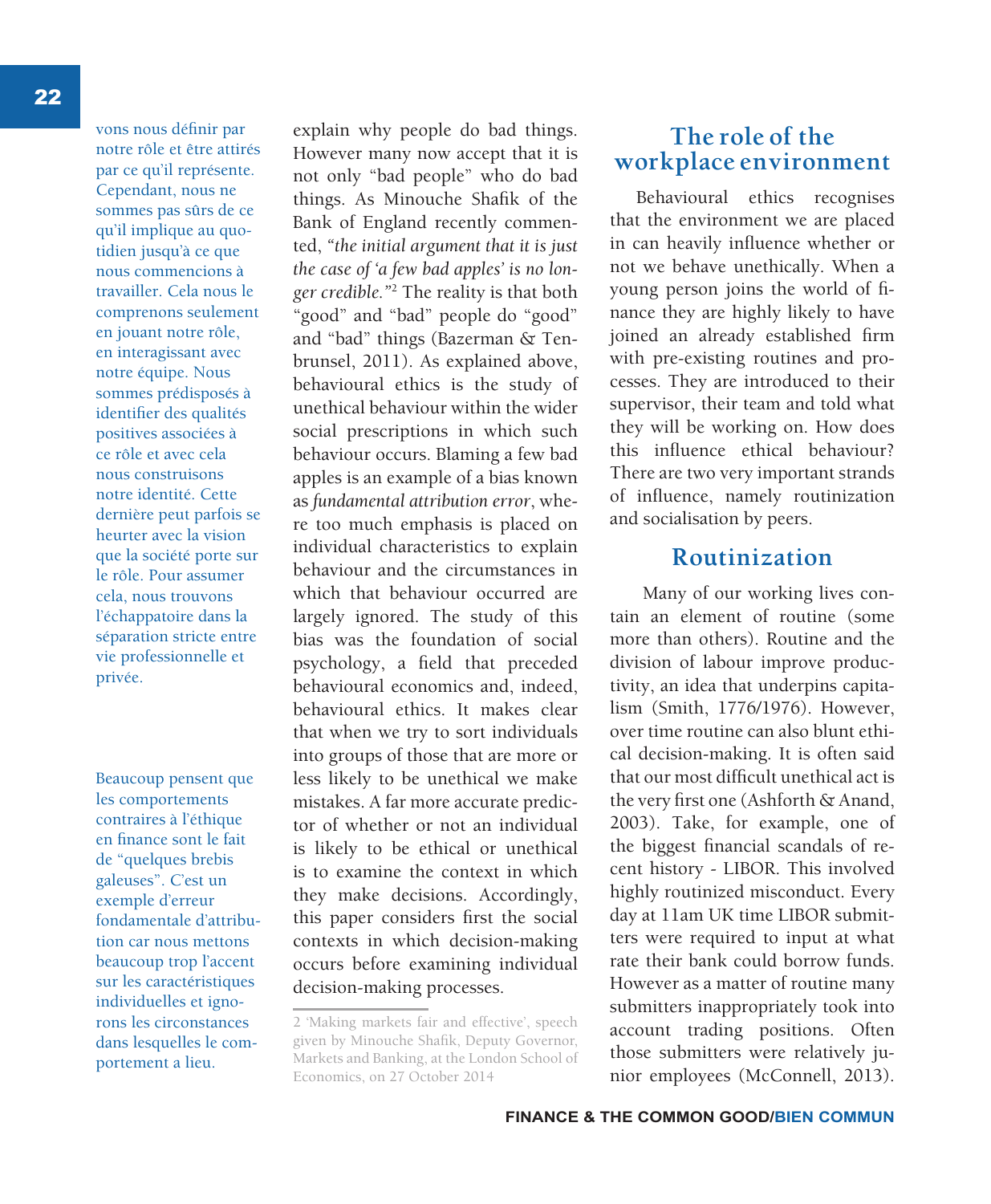La routine peut éroder l'acuité éthique de la prise de décision. Le scandale du LIBOR est un exemple d'une faute professionnelle hautement routinière. Chaque jour à 11 heures UK, on demandait à un certain nombre d'employés de banque désignés d'indiquer à quel taux leur banque pouvait emprunter des fonds. Pris dans la routine, ce qui étaient chargés de transmettre l'information ont de façon inappropriée tenue content de leur propre de marché. Nombre d'entre eux était des juniors. Ils ont probablement été poussés à ignorer que ces pratiques étaient potentiellement corruptrices et mettre l'ordre de côté en croyant que c'était ainsi que les choses se faisaient. Lorsque des pratiques contraires à l'éthique sont ancrés, elles peuvent créer une dynamique qui occulte le besoin d'une prise de décision réfléchie. C'est un exemple de la dissipation de l'éthique.

When they took over as submitter, as with many other situations (Henisz & Delios, 2001), they may have assumed that their predecessor's behaviour was based on rational reasons and that following the precedent that had been laid down would legitimate their own behaviour. As those unethical practices became part of an institution's way of doing things and repeated over and over again they become routinized and habitual. Kelman (1973) defined routinizing as *"transforming the action into routine, mechanical, highly programmed operations."* (p. 46). If unethical practices are embedded they provide momentum and remove the perceived need to make a decision (Ashforth & Kreiner, 2002; Kelman, 1973; Staw, 1980). Human nature dictates that we often take the path of least resistance. Habitual, familiar and takenfor-granted practices may be enacted mindlessly and without conscious thought (Ashforth & Fried, 1988; Brief, Buttram & Dukerich, 2001). Furthermore, it is worth noting that LIBOR misconduct took place during the financial crisis of 2008 – a time of extreme stress and workload for many finance professionals. We are most ethically compromised when our minds are overloaded and falling back on a routine in such a situation may bring cognitive relief. LIBOR submitters may argue that if they played a role in a wider corrupt act they did so without fully appreciating that counterparties would suffer loss. It is well known that individuals often fail to recognise

indirect losses where the identity of the victim is unknown. Routinizing processes are particularly relevant to the young people facing the reality of what is expected of them in the workplace and provide a so-called transition bridge to transform naïve newcomers into corrupted veterans (Ashforth, 2001). Young LIBOR submitters may have been motivated to dismiss potentially corrupt practices as unremarkable and suspend their disbelief by saying, "this is the way it's done". This is an example of ethical fading, where our minds remove the ethical content of a decision or it fades from view; in this case owing to its repeated, seemingly innocuous, nature.

#### **Peer pressure**

Pressures from peer groups may heavily influence unethical behaviours. For these purposes the word 'peer' is used to denote members of both formal and informal groups. Take the case of Bernard Madoff. Over the course of thirty years, Madoff's Ponzi scheme defrauded investors on an industrial scale: more than 15,000 individuals claim to have been defrauded and almost \$65 billion has been wiped from client accounts (although deducting the gains which had been fabricated, the net loss to clients is estimated to be some \$18 billion). Mr Madoff did not act alone. He was aided by a large number of feeder funds that invested in his products. Some clients of those feeder funds were told about this investment (and attracted to it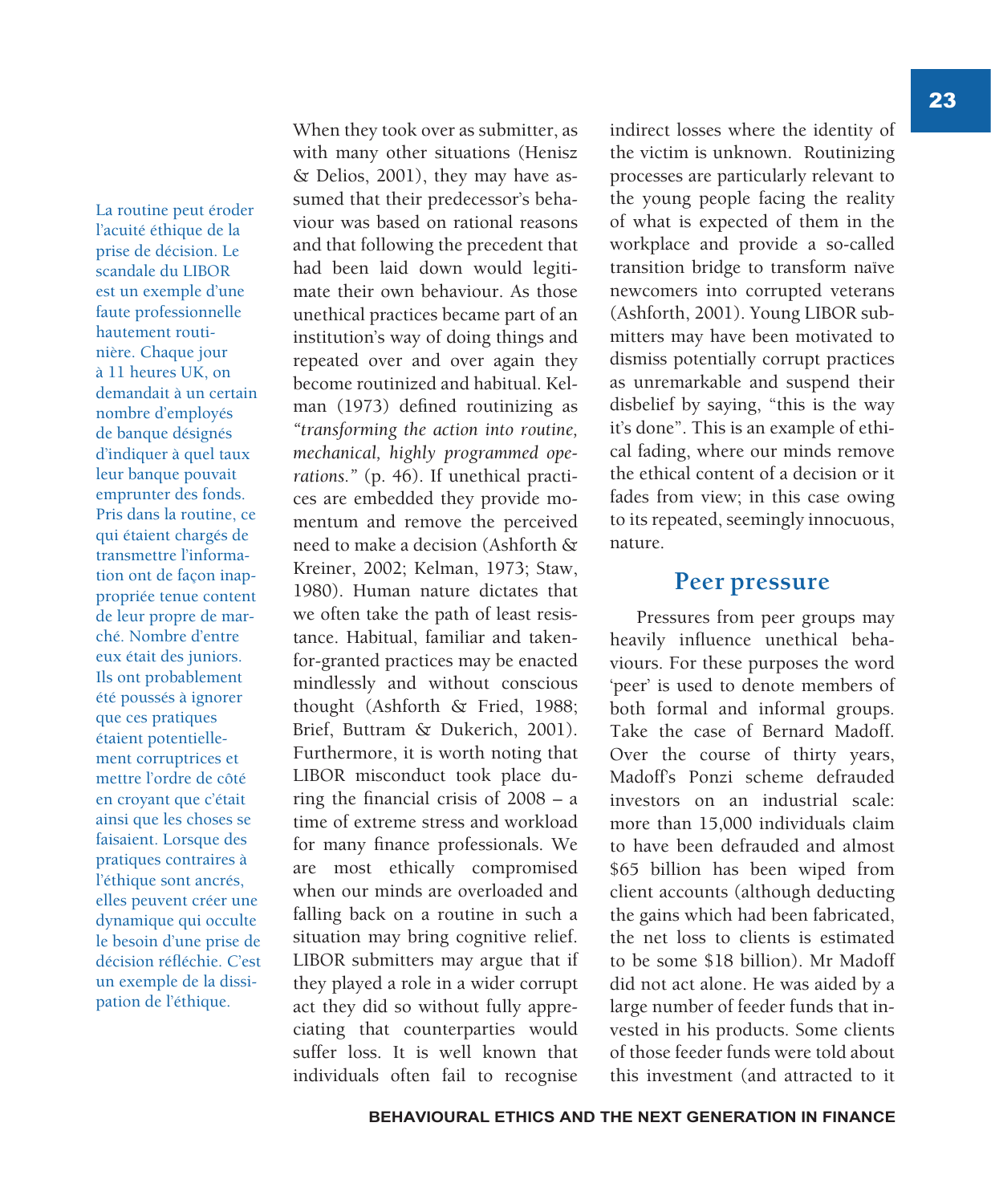Les pairs peuvent être des membres du groupe formel ou informel. Par exemple, le schéma de Madoff à la Ponzi a trompé les investisseurs, car les fonds qui l'alimentaient comportaient de fortes incitations. Ces incitations ont empêché les gestionnaires de fonds de réaliser que les bénéfices générés étaient trop importants pour être réels. C'est un exemple de ce que l'on peut appeler la sensibilité éthique bornée. Les gens n'ont plus le recul pour voir ce qui est juste ou faux car ils sont distraits par d'autres facteurs situationnels.

Le processus de socialisation avec ceux avec qui nous travaillons peut avoir une grande influence sur notre comportement au lieu de travail. Nos collègues peuvent personnifier un comportement corrompu tout en étant parfaitement à l'aise avec lui. En tant que nouveaux arrivants, nous pouvons être

owing to Mr Madoff's reputation) and some were simply told that it was an exotic investment strategy. Either way, those intermediaries running the feeder funds were paid handsomely for the investment by their funds, receiving a small percentage of the sums invested, plus as much as 20% of any profits made from the investment. Year-on-year Madoff consistently outperformed the markets, which meant that yearon-year those running the feeder funds got richer and richer. A number of analysts have demonstrated that the returns generated by Madoff were impossible to achieve legitimately. Did the managers of those feeder funds recognise that the returns were too good to be true and that Madoff was running a Ponzi scheme, and were they accordingly motivated to turn a blind eye? Many people believe that if they were placed in such a situation they would behave ethically, stop investing in the scheme, and report any wrongdoing that they witnessed. Yet thousands invested and only a few appear to have raised concerns (which were ignored). Why? This is an example of bounded ethicality, where individuals fail to see the bigger picture of what is right or wrong because they are distracted by other situational factors. Many individuals helped to perpetuate Madoff's fraud. The managers of the different feeder funds may not have considered themselves to be peers, but that is what, in effect, they became - at least as far as Madoff's enterprise was concerned.

### **Socialisation**

The people we work with shape a large part of our working lives. The process of socialisation can have a large influence over how we behave in the workplace, although we often underestimate the extent to which we will be influenced by a peer or supervisor. We are most likely to feel social pressures from those we work most closely with (Ashforth, 2001; Bazerman & Tenbrunsel, 2011; O'Reilly & Chatman, 1996). Informal groups may form (not necessarily within the same teams or departments) that create pockets within the organisation that hold the same informal values. These values are "felt" by members and, whilst unofficial, may represent a firm's true ethical norms (Bazerman & Tenbrunsel, 2011). This may be how we actually learn how to behave in the workplace. It is these values that may have the greatest sway over how members of those, sometimes loosely formed, groups will behave. The people that we work with may model corrupt behaviour and, importantly, their comfort with it. As newcomers we are often encouraged to learn from and seek to please those more experienced colleagues or supervisors. If we have misgivings about what we are being asked to do we may attribute this to our own lack of experience (Lifton, 1961). Furthermore, we may receive positive reinforcement when performing the corrupt behaviours and so are discouraged from questioning them.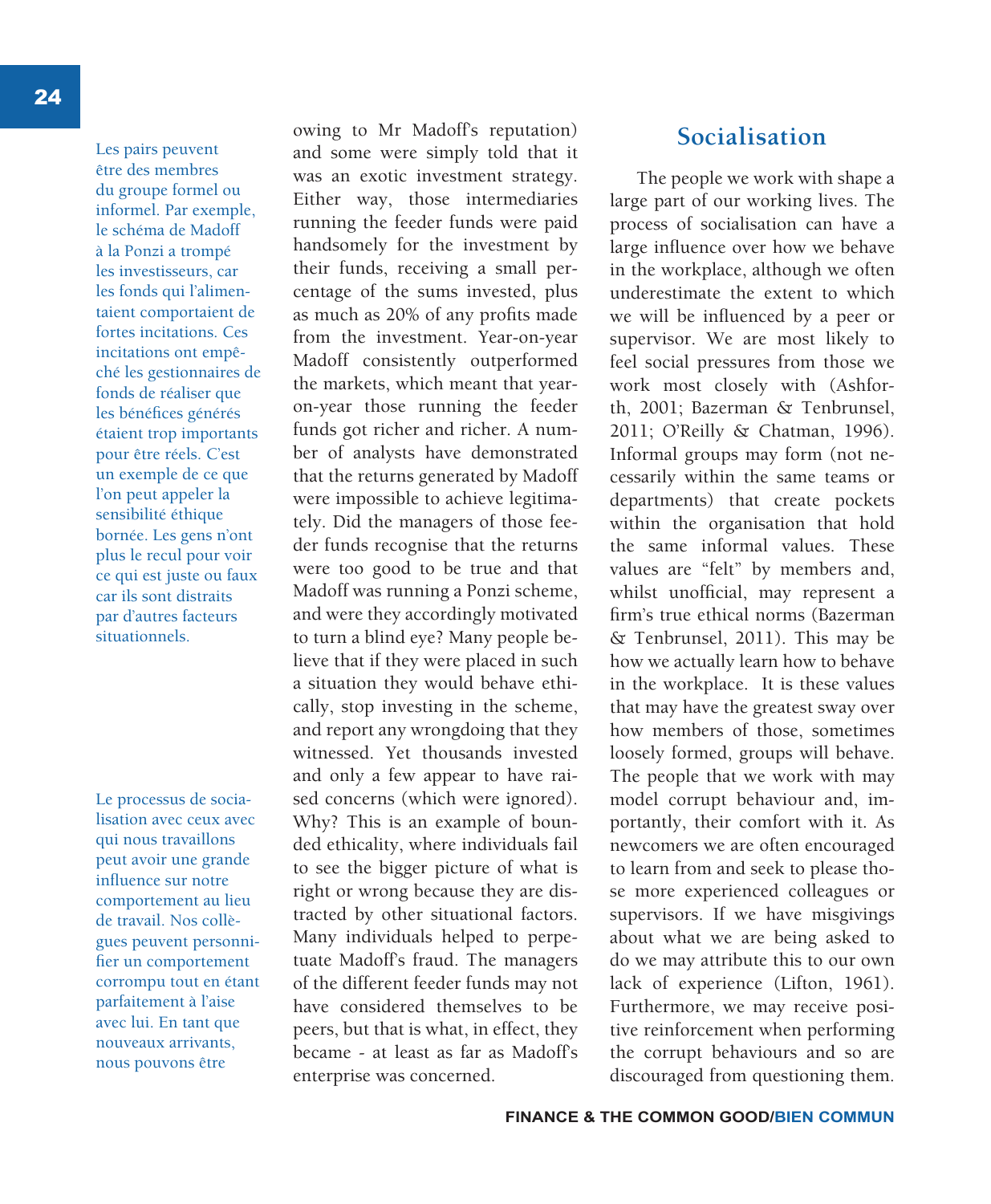encouragés à faire de même pour plaire à ces collègues plus expérimentés. Le processus de corruption peut être graduel, il concerne de petites actions qui paraissent anodines. On accepte ainsi les rationalisations que produit le groupe dans lequel nous nous trouvons. C'est alors que s'initie un processus d'alignement de notre attitude sur celle des collègues. Les directeurs devraient être des modèles, bien que les études ont montré que leur raisonnement moral est moins acéré que celui des jeunes employés.

In the example of the LIBOR submitter given above, traders were found to have praised submitters and made promises of champagne and free coffee. This may cause us to reason that what we are being asked to do is routine, more experienced colleagues have no problems with it and so my own misgivings must be an overreaction. This creates a social cocoon in the workplace that we may struggle to look beyond (Brief *et al.*, 2001). This is a further example of bounded ethicality, where we fail to see the bigger picture of what is right or wrong because we are distracted by other situational factors.

## **Incremental change**

This process of corruption may also be a gradual one where we are asked to engage in small acts that seem relatively harmless. As explained above, Madoff's fraud developed gradually over the course of thirty years. That is why many did not recognise the scam and it was only his confession (when losses during the financial crisis became too large to conceal) that caused many investors to wake-up to the evidence that they should have recognised a long time ago. Similarly, we may be incrementally corrupted over time without recognising this until it is too late. What might appear to be very small acts require us to accept the rationalising ideologies that our group provides and this starts a process of attitude realignment, which means that incrementally more and more corrupt acts are easier to perform in the future. Once this process has started it can be very difficult to stop: we often accept the rewards and seek to rationalise our behaviour afterwards (Sherman, 1980). This is the case even when we become aware that what we are doing is wrong, the only alternative to continuing on is perhaps to "blow the whistle" or take the big step of leaving our job; accepting the associated psychological and financial costs that such a course of action would bring (Darley, 1992). This is the point at which what may have been inadvertent becomes deliberate.

Those who manage young people have an important job to play in acting as role models. However, research has found that managers may have lower moral reasoning scores than more junior employees (Ponemon, 1990, 1992). Similar findings have been observed amongst pharmacists (Latif, 2000) and also in a more general management sample (Elm & Nichols, 1993). The experienced peer to whom an individual directly reports will have possibly the most significant bearing on a junior employee's behaviour, although the more senior the individual the more widely felt their actions. From the perspective of the junior employee, it is therefore important that more experienced individuals at all levels set a good example and that they are held to account when they do not. We do not always make the ethical decisions that we, or others, expect us to make.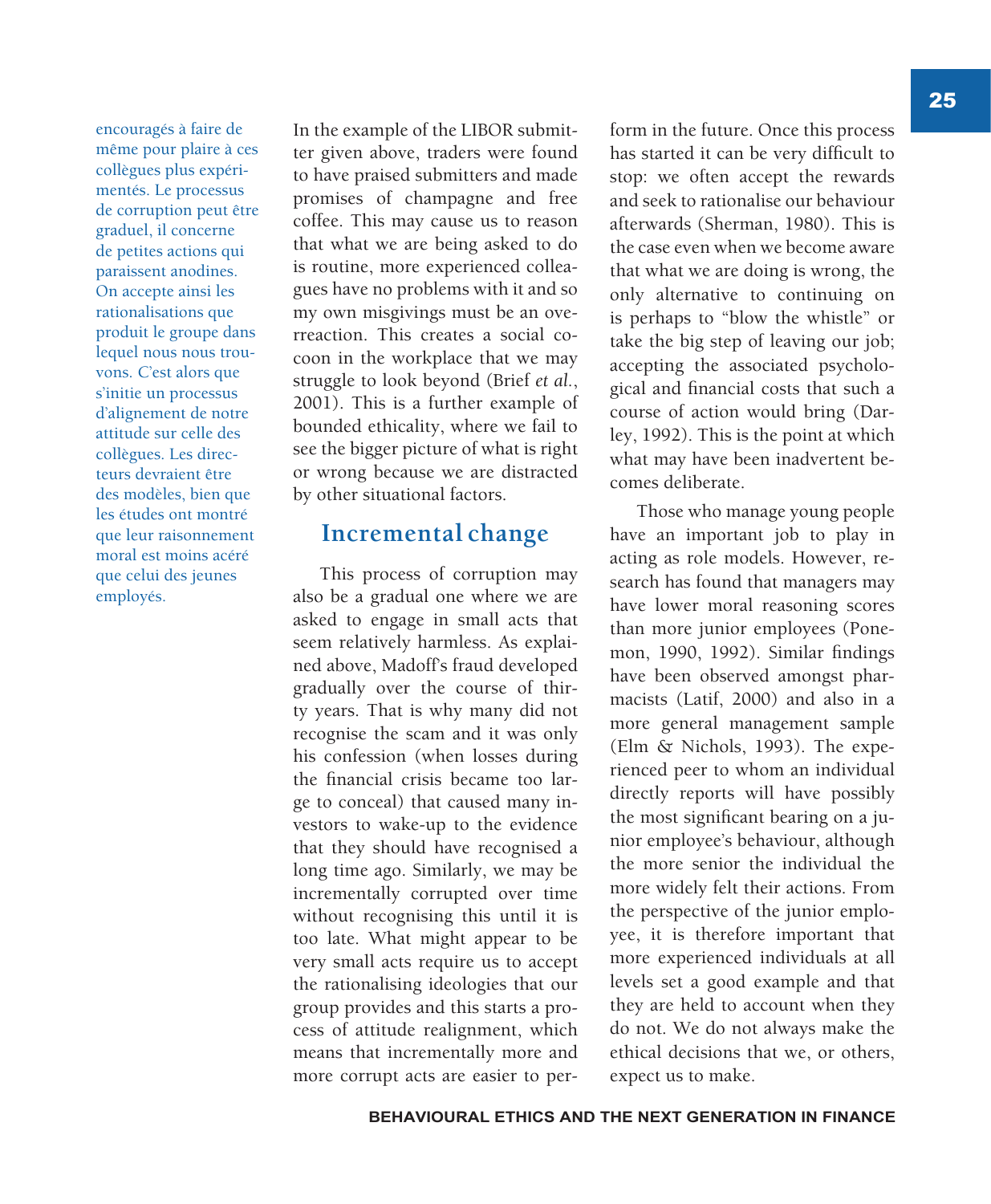26

Nous ne prenons pas toujours les décisions éthiques que nousmêmes ou les autres, attendent de nous. En 2001, Enron a payé son auditeur Arthur Andersen 52 millions USD au total (25 millions USD pour les missions d'audit et 27 en frais de conseils) ce qui en a fait son deuxième plus grand client. Les auditeurs d'Enron avaient donc une forte motivation pour conserver un client si lucratif et ignorer tous les conflits d'intérêts. Il est possible que leurs comportements contraires à l'éthique se soient développés de manière incrémentale. Ainsi, dans l'activité d'audit, il est plausible que des pratiques douteuses se développent graduellement. La première année, il n'y a pas de problème, la deuxième ils peuvent faire des erreurs techniques, mais rien de grave, puis dans les années qui suivent, ils commettent des délits graves. Quand un comportement délictueux s'installe peu à peu, il est plus difficile à déceler que lorsqu'il y a tout de suite, la première année, transgression.

## **Why do individuals make ethical or unethical decisions?**

Take the example of Enron, the energy firm who tried to conceal billions of dollars of debt and eventually went bankrupt. Why did their auditors, Arthur Andersen, approve financial statements that misled the markets into believing the company was in a healthy condition? Auditors have a duty, which is enshrined in law and codes of conduct, to report on whether or not financial statements are a fair and accurate reflection of a company's financial position. If an auditor is asked to audit a company it is likely that an auditor would consider, in advance, that any audit they conduct will be above board and ethical. However, when it actually comes to the audit, history has shown that they do not always behave in this way. In 2001, Enron paid its auditing firm, Arthur Andersen, a total of \$52m (\$25m in auditing fees and \$27m in consulting fees), making them their second largest client. The auditors of Enron had a strong motivation to retain this lucrative business and ignore any conflicts of interest. It is possible that their unethical behaviour developed incrementally. For example, in auditing it is plausible that a firm's questionable practices might develop over time – say in the first year there are no problems, in the second year they may have done something technically wrong but nothing serious, and then in the following year

they do something seriously wrong. When misconduct slowly builds it may be harder to notice the change than if the firm had committed a serious transgression in the first year. This may make the auditor more likely to believe that the firm was simply following accepted business practices. When the time came for Enron's auditors to make a decision they did not fulfil their professional responsibilities. They were accused by many of turning a blind eye to Enron's misconduct. Enron's then CEO, Kenneth Lay approved the firm's accounts. He has subsequently rationalised his behaviour by blaming the firm's Chief Financial Officer, Andrew Fastow. Mr Lay asserts that Mr Fastow misled him about the nature of the off-the-book partnerships that eventually led to the bankruptcy of the firm, thus preserving his own self-image as an ethical decision-maker.

#### **Self-awareness**

We often consider ourselves to be more ethical than we actually are. Research on how individuals make decisions has proposed that there are two systems governing our decision-making capabilities: intuition (fast thinking, or System 1) and reasoning (slow thinking, or System 2) (Kahneman, 2011; Stanovich & West, 2000). Our intuition makes quick judgments automatically. Reasoning, on the other hand, is deliberate and requires much more effort. We find it hard to accurately predict what ethical dilemmas we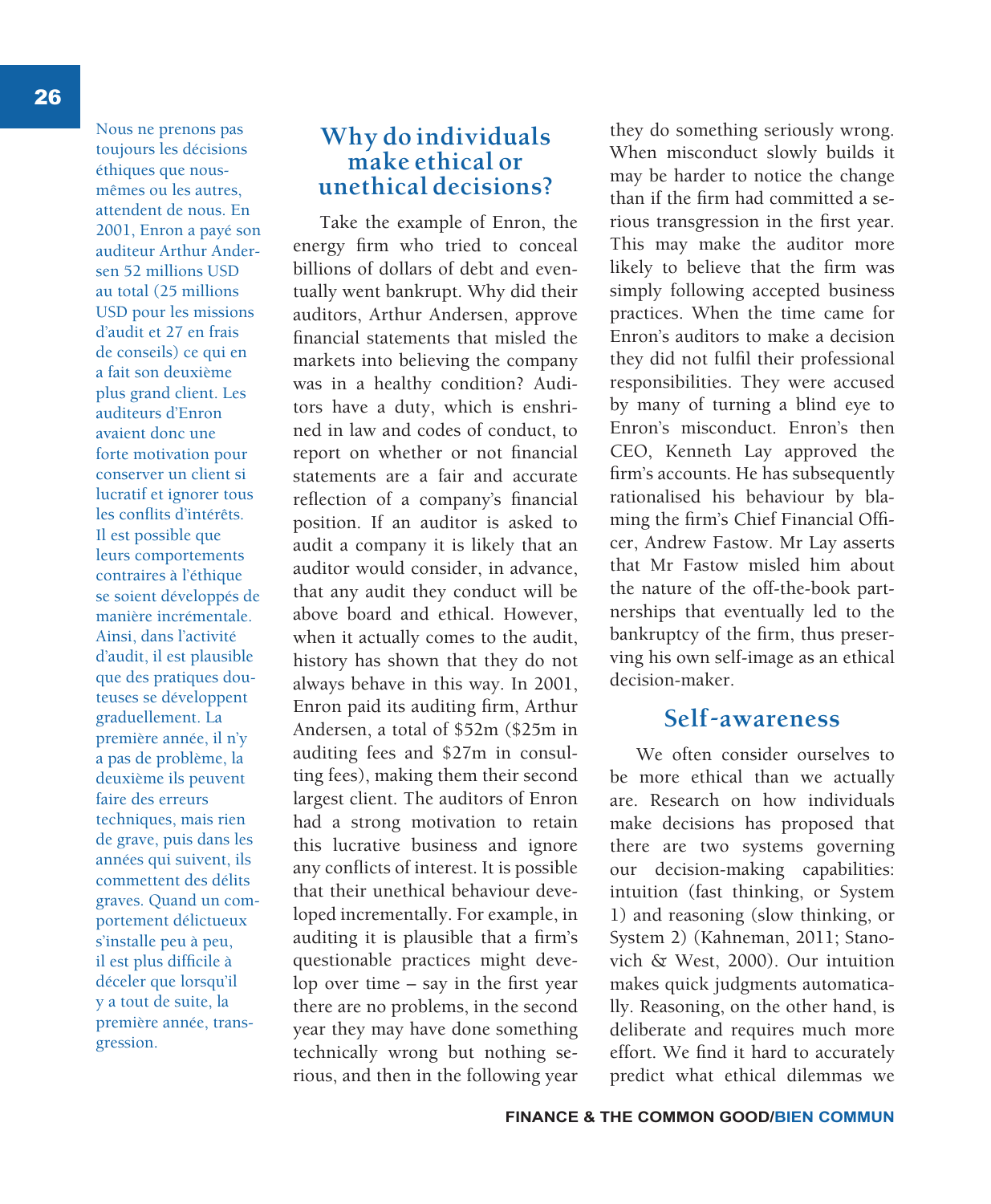Les études sur la prise de décision des individus ont conclu que deux systèmes gouvernent nos capacités de prise de décision : l'intuition (pensée rapide ou Système 1) et le raisonnement (pensée lente ou Systèmes 2).

Lorsque nous sommes effectivement confrontés à un dilemme éthique, il se peut que nous prenions notre décision sur la base du processus de pensée intuitif (Système 1) qui peut exclure de l'équation la dimension éthique à cause de biais inconscients.

Malheureusement, trop souvent, notre Système 2 est paresseux et nous retombons dans le Système 1. Après la décision, le Système 2 peut reprendre le contrôle et donner les raisons pour lesquelles nous avons choisi d'agir d'une certaine façon. Il peut soit reconnaître honnêtement ce qui s'est passé, soit échafauder une explication fausse du comportement.

may be confronted with in the future but believe that in any case we will behave ethically. This is likely to be based on our own sense of moral beliefs and principles formed through reason (System 2). At this stage we may still recognise that an issue is an ethical one. However when actually faced with an ethical dilemma we may base our decision on intuitive thought processes (System 1) which may have removed ethics from the equation due to unconscious biases. The factors of routine and peer pressure, referred to above, can combine to produce an intuitive feeling of cognitive ease that can lull our more vigilant, ethical selves into corrupt acts. In other words, we often sleepwalk into ethical failures without being aware. In the examples of Madoff and Enron individuals failed to act ethically because they failed to recognise that they were faced not with a business decision, but an ethical one. This is particularly important to young people, who are motivated to try and fit in. In these circumstances, it is important that young people recognise ethical issues and then think them through in a deliberate way. System 1 might sometimes alert us to an issue that does not seem right and System 2 can then evaluate it. That would be the ideal scenario and when the two systems are in disagreement that would provide a vital check and balance. Unfortunately, all too often our System 2 is lazy and we fall back on System 1. When it comes to evaluating our decisions Bazerman and

Tenbrunsel (2011) explain that:"*Our memory is selective; specifically, we remember behaviours that support our self-image and conveniently forget those that do not. We rationalize unethical behaviour, change our definition of ethical behaviour, and, over time, become desensitized to our own unethical behaviour.*" (p. 73).

In other words, we can come up with reasons as to why we undertook a certain course of action; our System 2 takes back control and may either recognise what has happened or construct a false explanation of our behaviour.

#### **Ambassadors for ethical decision-making**

Whether or not a young person behaves ethically is invariably bound up with the wider organisation they are part of. What is its ethical climate? Have cultural change initiatives penetrated down to lower levels of the organisation? However, behavioural ethics initiatives can be designed to help young people recognise corrupt practices and become agents for bottom-up, as opposed to the norm of top-down, change. We can draw some important conclusions in this respect from the analysis set out above.

Our ethical awareness should be assessed when we join the finance sector for the first time. In order to answer the question of whether some individuals really are more ethical than others it would be useful if this data could be retained and opened up to academic analysis in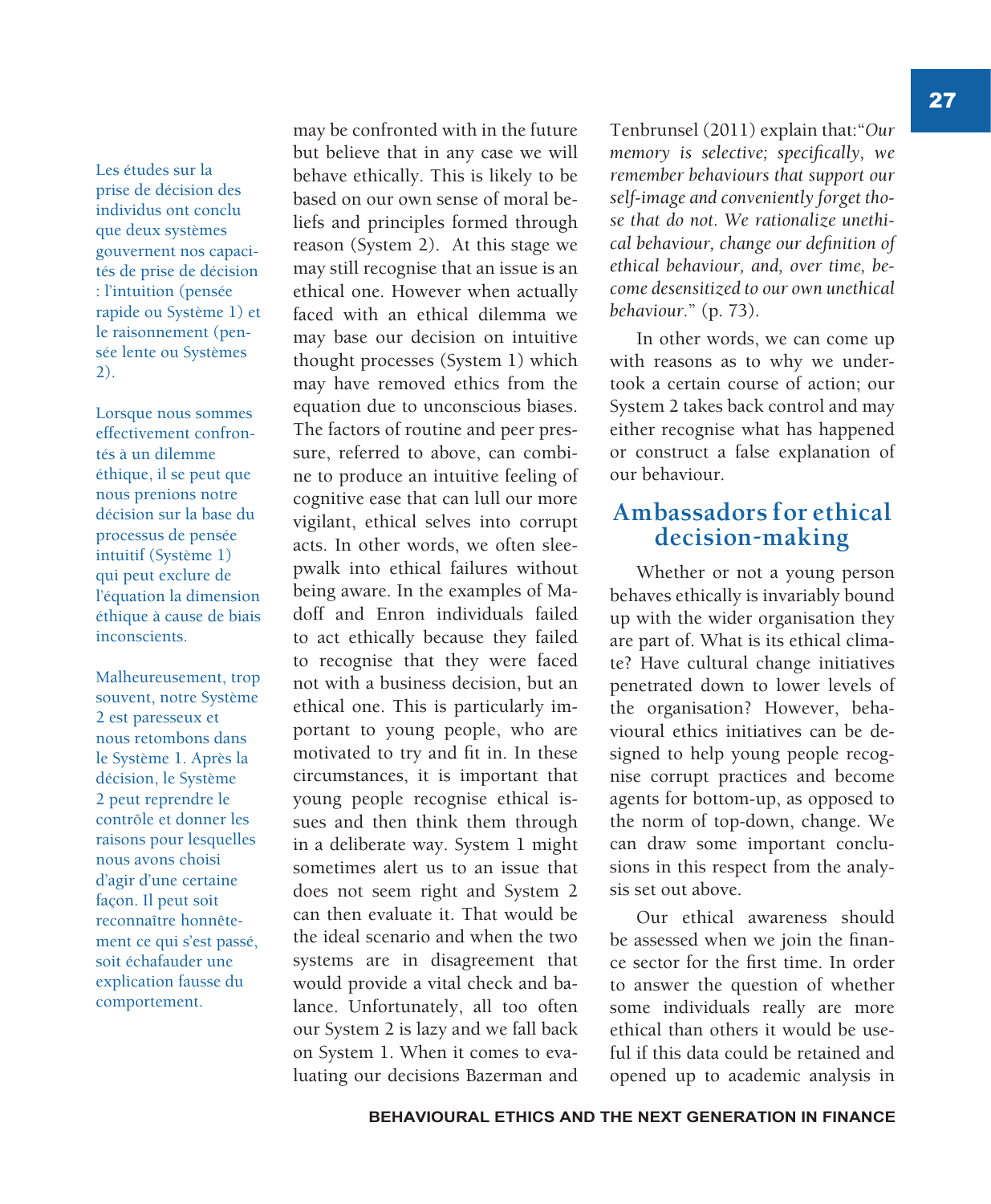Notre conscience éthique devrait être éveillée lorsque nous entrons dans les métiers de la finance pour la première fois. Nous devrions alors être formés à développer un socle de conscience éthique et combler les lacunes en matière de connaissances. Cette formation devrait nous préparer aux situations susceptibles de surgir dans notre fonction. Si nous pouvons nous projeter dans ces situations futures et nous préparer à assumer certaines attitudes, alors nous serons mieux à même de contenir les motivations quand elles seront très fortes.

Les jeunes devraient avoir la possibilité d'être guidés et conseillés par des personnes fiables éthiquement et expérimentées qui ne font pas partie du groupe proche de leurs pairs. Un schéma de mise en place de mentors pour les jeunes employés permettrait de mettre le comportement éthique à

the future. Once our ethical awareness is assessed, we should then be given training to provide a baseline awareness of ethical issues and plug any knowledge gaps.

This training should also help us identify the limits, fallibilities, and strengths of our decision-making process. In order to do so properly this training should test us against situations that we might encounter in our role. If we are able to project ourselves into a future situation then we can better anticipate and manage the motivations that are likely to be the most powerful. Training should also be designed to help debunk the rationalisations that might be proffered for unethical requests and provide a solid basis for ethical decisionmaking. It should cover the biases that impact on an accurate analysis of our decisions, which means that we can truly learn if asked to explore why we acted in a certain way. Regular debriefings with a trusted colleague can help this process. It might also be useful for us to discuss potential ethical issues that we might face with that colleague and commit to a course of action in advance (using System 2 thinking). This might improve the likelihood of us thinking through and making the right decision if and when such a situation occurs.

#### **Managing unconscious biases**

Even if one recognises that a practice is unethical, it is incredibly difficult for a junior employee to raise this with their superiors - particular if they consider those persons to be complicit. In reality, that may be a career-limiting move. However, it should not be - if anything those individuals should be encouraged to become the leaders of the future. Young people, therefore, must be provided with the opportunity to seek guidance and advice from ethical and experienced individuals who do not form part of their immediate peer group. A mentoring scheme for young employees would be one way of championing ethical behaviour. However such a scheme would only be as good as the mentors that take part. As argued above, informal values imparted from peers have possibly the greatest influence over how individuals behave within the workplace, *e.g.* more than stated corporate values or compliance policies. It is suggested that both young people and their mentors should be trained to understand these informal values. This is no easy task. It will require the true sources of power within firms (normally those who make the most money, but not exclusively) to drill down and identify these values. Doing so requires an open and honest discussion about what really motivates individual decision-making. Through what routes are individuals seen to progress within an organisation's hierarchy? What makes them forget ethical values, *e.g.* routine? What pressures do they feel and why, *e.g.* peer pressure? What decisions does the firm incentivise? As noted above, this requires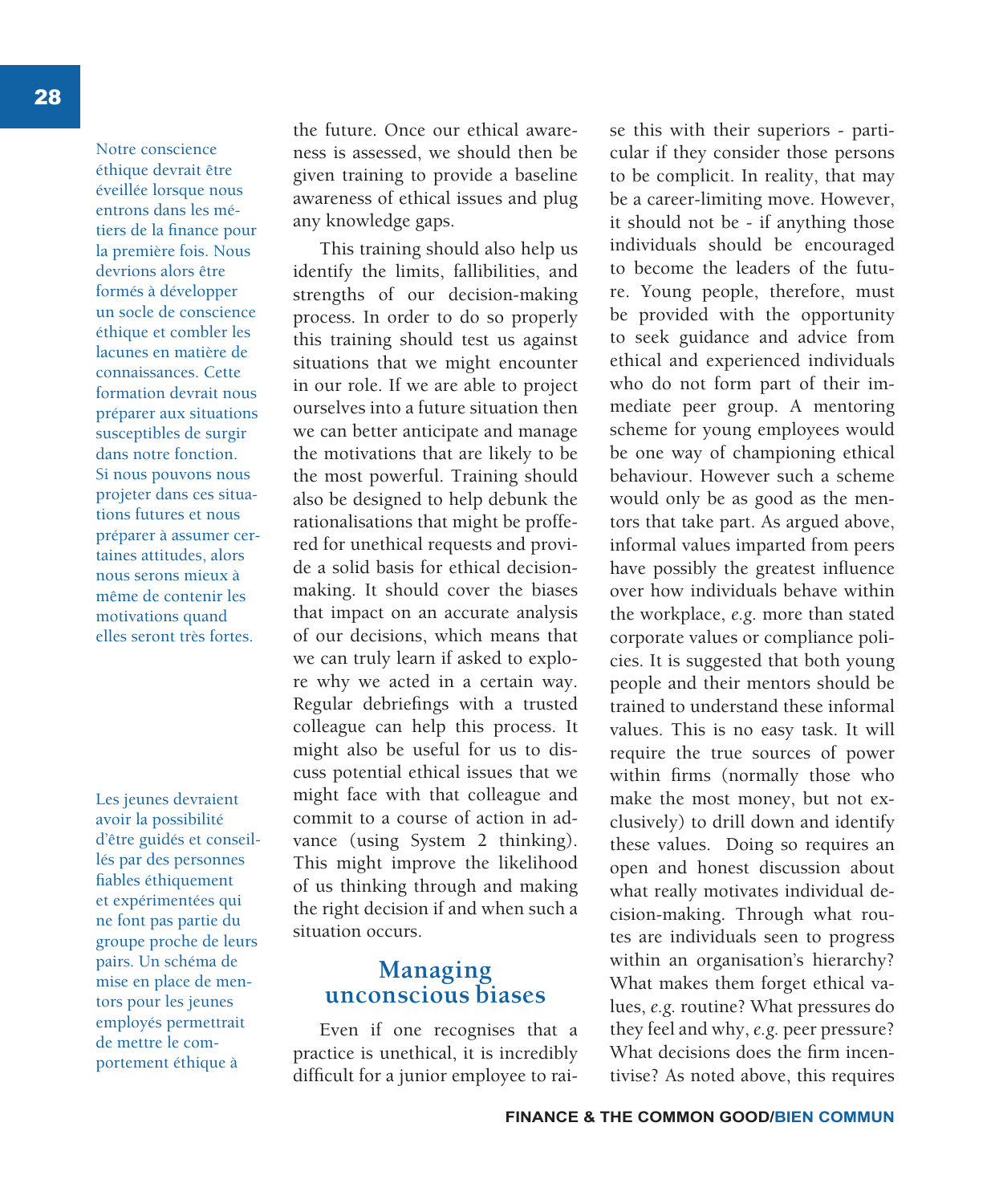l'honneur. Les jeunes et leurs mentors devraient être formés pour comprendre que ce sont les valeurs informelles de leur entreprise qui sont réellement à la base de la prise de décision.

On devrait apprendre aux jeunes à identifier les questions potentiellement éthiques, pour pouvoir ensuite réfléchir à une façon d'agir responsable et de manière approfondie et complète. Ce processus devrait se dérouler en dehors de tout biais. Nous ne devrions pas être contraints au compromis dans notre chemin de carrière du jeune employé au professionnel financier expérimenté

the identification of pockets of power that are not necessarily reflected on an organisation chart. Identification of these forces that silence our ethical voice is the first step in making sure that we are able to make ethical decisions when the time comes.

#### **Thinking through ethical issues**

It sounds obvious but when faced with ethical dilemmas it is important that young people think through what to do in a deliberate and considered way. It would be nice to think that behaving ethically is something that is always recognised and comes intuitively, perhaps one day as a result of cultural change and training. However, witnessing the impact that recent ethical failures had on society it is clear that such issues are far too important to leave to fast thinking. We should be taught to identify ethical issues and consider what to do in a deliberate and conscious way. Free from bias. Free from the influence of unethical peers. This paper advocates that when confronted with ethical issues we should be trained to use reasoned and deliberate thinking. Thinking

through how to apply principles to the situation, rather than allowing situational factors to either blind us to the ethical content of an issue or determine decision-making via the path of least resistance. It is accepted that, in reality, young people will face pressures from superiors to act in certain ways. However every generation represents an opportunity for change, the current generation of young people working in finance arguably more than most. Many young professionals are likely to have been introduced to the finance industry around the time of the financial crisis of 2008, a crisis that may have shaped the careers of many thus far and impacted on our ethical sensitivity. It was a crisis that brought with it mass redundancies, particularly in respect of young people working in finance. As the economy emerges from that crisis it is important to ensure that young people learn the right lessons and recognise how to manage unconscious biases. Ethical failures can have a severe impact on the rest of society. We should not have to compromise our ideals or stop listening to our conscience simply to make the journey from young to experienced finance professionals.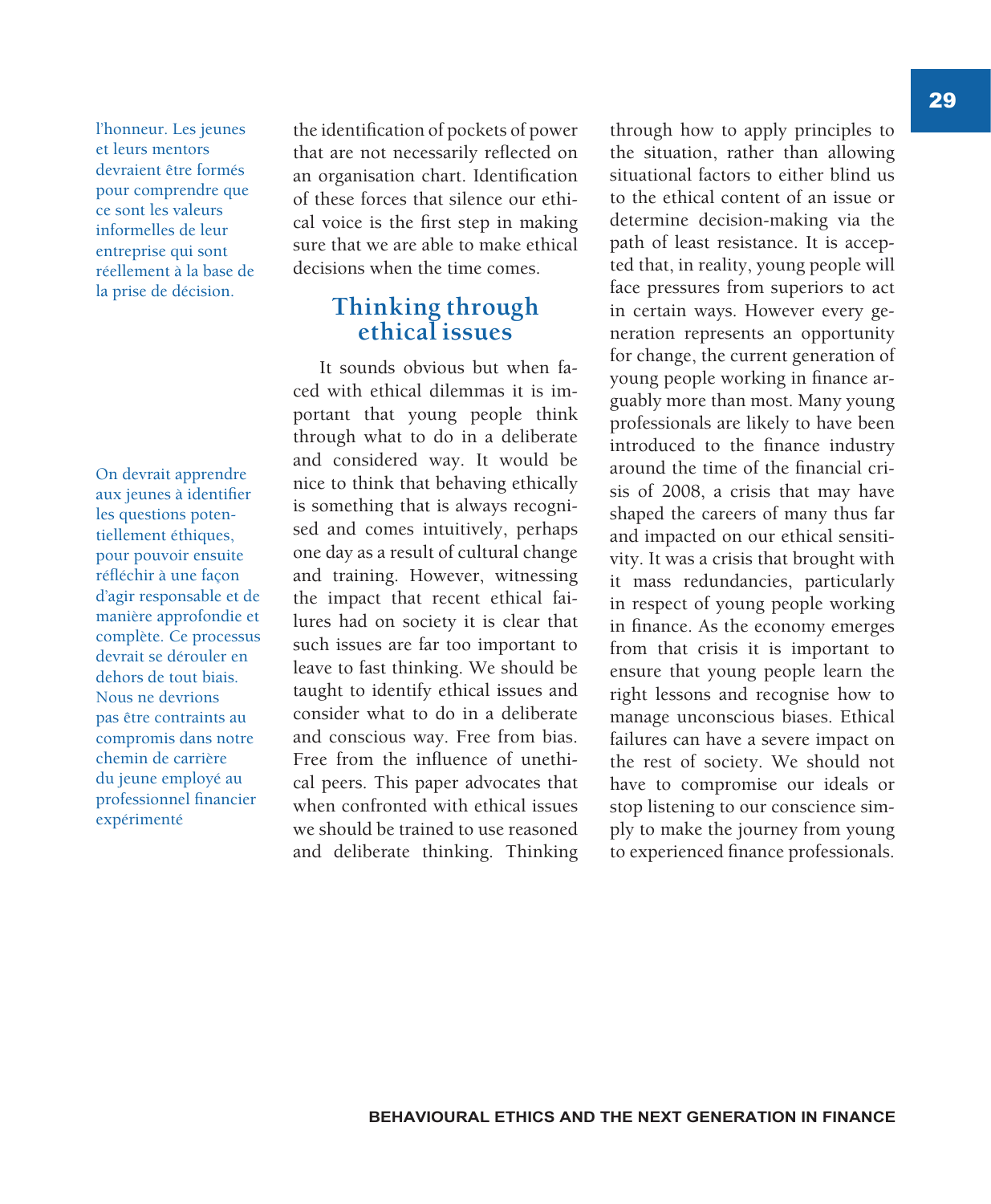## **References**

Ashforth, B. E., & Fried, Y. (1988). The mindlessness of organi zational behaviors. *Human Relations*, 41, 305-329

Ashforth, B. E. (2001). *Role tran sitions in organizational life: an iden tity based perspective*. Mahwah, NJ: Erlbaum

Ashforth, B. E., & Kreiner, G. E. (2002). Normalizing emotion in or ganizations: Making the extraordi nary seem ordinary. *Human Resource Management Review*, 12, 215-235

Ashforth, B., & Anand, V. (2003). The Normalization of Corruption in Organisations. *Research in Organiza tional Behavior*, 25, 1–52

Banfield, E. C. (1958). *The moral basis of a backward society*. New York, NY: Free Press

Bandura, A. (1999). Moral dis engagement in the perpetration of inhumanities. *Personality and Social Psychology Review*, 3, 193-209

Bazerman, M., & Tenbrunsel, A. (2011). Blindspots: Why we fail to do what's right and what to do about it. Princeton, NJ: Princeton University Press

Brief, A. P., Buttram, R. T., & Dukerich, J. M. (2001). Collective corruption in the corporate world: Toward a process model In: M. E. Turner (Ed.), *Groups at Work: Theory and Research* (pp. 471-499). Mahwah, NJ: Erlbaum

Cornford, A. (June 2004). Inter nationally Agreed Principles For Cor porate Governance And The Enron Case. Retrieved from http://g24.org/ wp-content/uploads/2014/03/Corn ford-1.pdf

Darley, J. M. (1992). Social orga nization for the production of evil. *Psychological Inquiry*, 3,199-218

Elm, D., & Nichols, M. L. (1993). An investigation of the moral reaso ning of managers. *Journal of Business Ethics*, 12, 817-833

Fichman, M., & Levinthal, D. A. (1991). Honeymoons and the liabili ty of adolescence: A new perspective on duration dependence in social and organizational relationships. *Academy of Management Review*, 16, 442-468

Gino, F., Moore, D.A. and Bazer man, M.H. (2008). See No Evil: When We Overlook Other People's Unethi cal Behavior. Retrieved from http:// hbswk.hbs.edu/item/5839.html

Haidt, J. (2001). The emotional dog and its rational tail: A social in tuitionist approach to moral judg ment. *Psychological Review*, 108(4), 814-834

Henisz, W. J., & Delios, A. (2001). Uncertainty, imitation, and plant lo cation: Japanese multinational cor porations, 1990-1996. *Administrative Science Quarterly*, 46, 443-475

Hume, D., (1978). A Treatise of Human Nature, (2nd ed.), Selby-Bigge, L.A. and Niditch, P.H. (eds.), Oxford: Clarendon (Original work published in 1739)

Kahneman, D. (2011). *Thinking, fast and slow*. New York, NY: Farrar, Straus and Giroux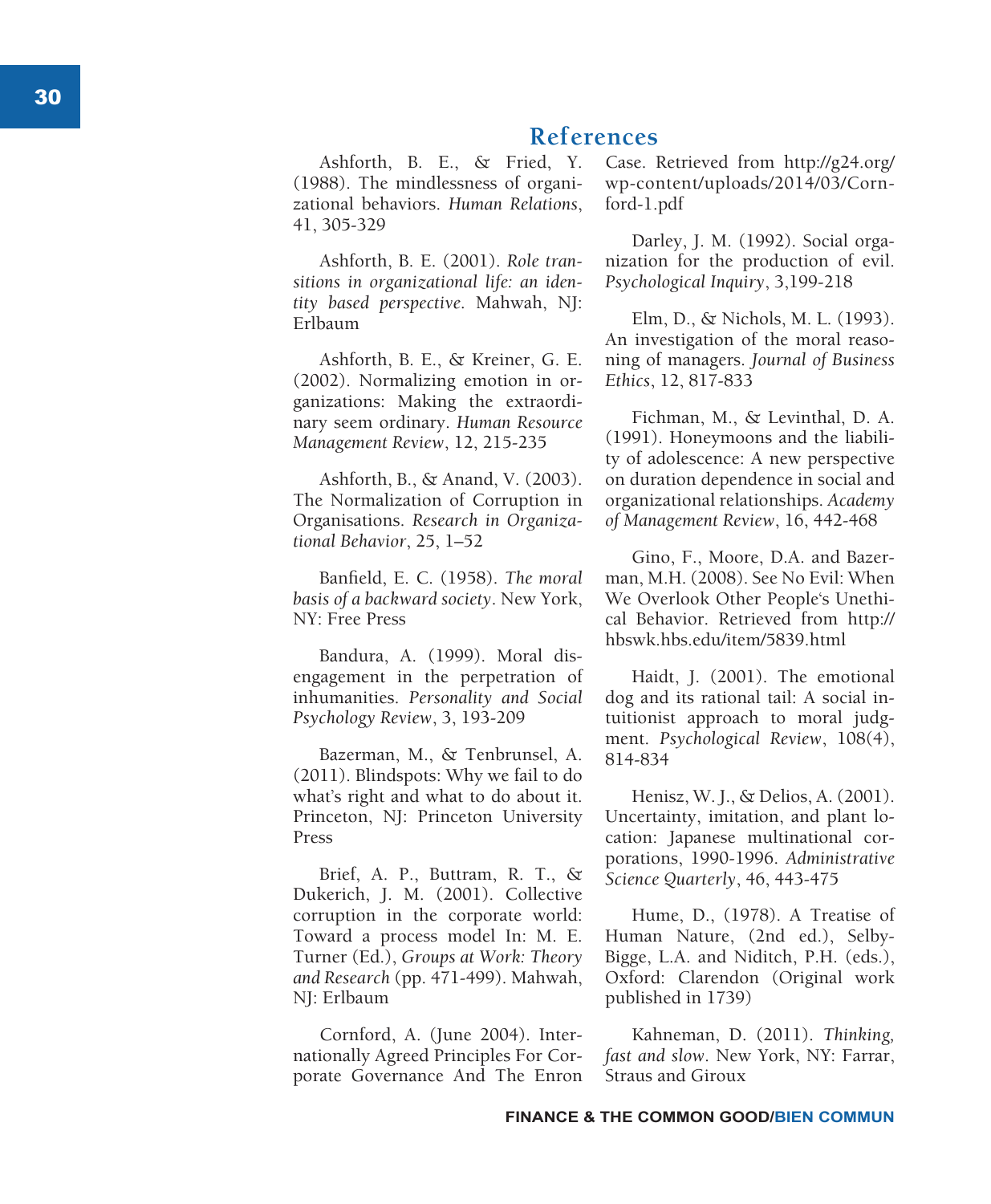Kant, I., (2013). *The Groundwork for the Metaphysics of Morals*, (2nd ed.), Gregor, M. & Timmermann, J. (trans.), Cambridge: Cambridge University Press (Original work published in 1785)

Kelman, H. C. (1973). Violence without moral restraint: Reflections on the dehumanization of victims and victimizers. *Journal of Social Issues*, 29(4), 25-61

Kish-Gephart, J.J., Harrison, D. A., & Treviño, L. K. (2010). Bad Apples, Bad Cases, and Bad Barrels: Meta-Analytic Evidence About Sources of Unethical Decisions at Work. *Journal of Applied Psychology*, 95(1), 1-31

Latif, D. A. (2000). Ethical cognition and selection-socialization in retail pharmacy. *Journal of Business Ethics*, 25,343-357

Lifton, J. (1961). *Thought Reform and the Psychology of Totalism: A Study of "Brainwashing" in China*. New York, NY: Norton

McConnell, P. (2013). Systemic operational risk: the LIBOR manipulation scandal. *Journal of Operational Risk*, 8(3), 59-99

Morgan, M. (1996). The Character of "Rational Economic Man". Retrieved from http://eprints.lse. ac.uk/22412/1/34\_96.pdf

O'Reilly, C. A., & Chatman, J. A. (1996). Culture as social control: Corporations, cults, and commitment In: Staw, B.M. & Cummings, L.L. (eds.), *Research in Organizational Behavior* (pp. 157-200). Greenwich, CT: JAI Press

Ponemon, L. (1990). Ethical judgments in accounting: A cognitivedevelopmental perspective. *Critical Perspectives on Accounting*, 1, 191-215

Ponemon, L. (1992). Ethical reasoning and selection-socialization in accounting. *Accounting, Organizations, and Society*, 17(3/4)239-258

Shafik, M. (2014), Speech titled 'Making markets fair and effective'. Retrieved from http://www.bankofengland.co.uk/publications/Documents/speeches/2014/speech771.pdf

Sherman, L. W. (1980). Three models of organizational corruption in agencies of social control. *Social Problems*, 27, 478-491

Smith, A., (1981), *The Theory of Moral Sentiments*, Raphael, D.D. & Macfie, A.L. (eds.), Oxford: Oxford University Press (Original work published in 1759)

Smith, A., (1976), *An Inquiry into the Nature and Causes of the Wealth of Nations*, Campbell, R.H., Skinner, A.S., & Todd, W.B. (eds.), Oxford: Oxford University Press (Original work published in 1776)

Stanovich, K. E., & West, R. F. (2000). Individual differences in reasoning: Implications for the rationality debate. *Behavioral & Brain Sciences*, 23, 645-665

Staw, B. (1980). The consequences of turnover. *Journal of Occupational Behaviour*. 1(4), 253–273

Tenbrunsel, A. E., & Messick, D. M. (1999). Sanctioning systems, decision frames, and cooperation. *Administrative Science Quarterly*, 44, 684- 707